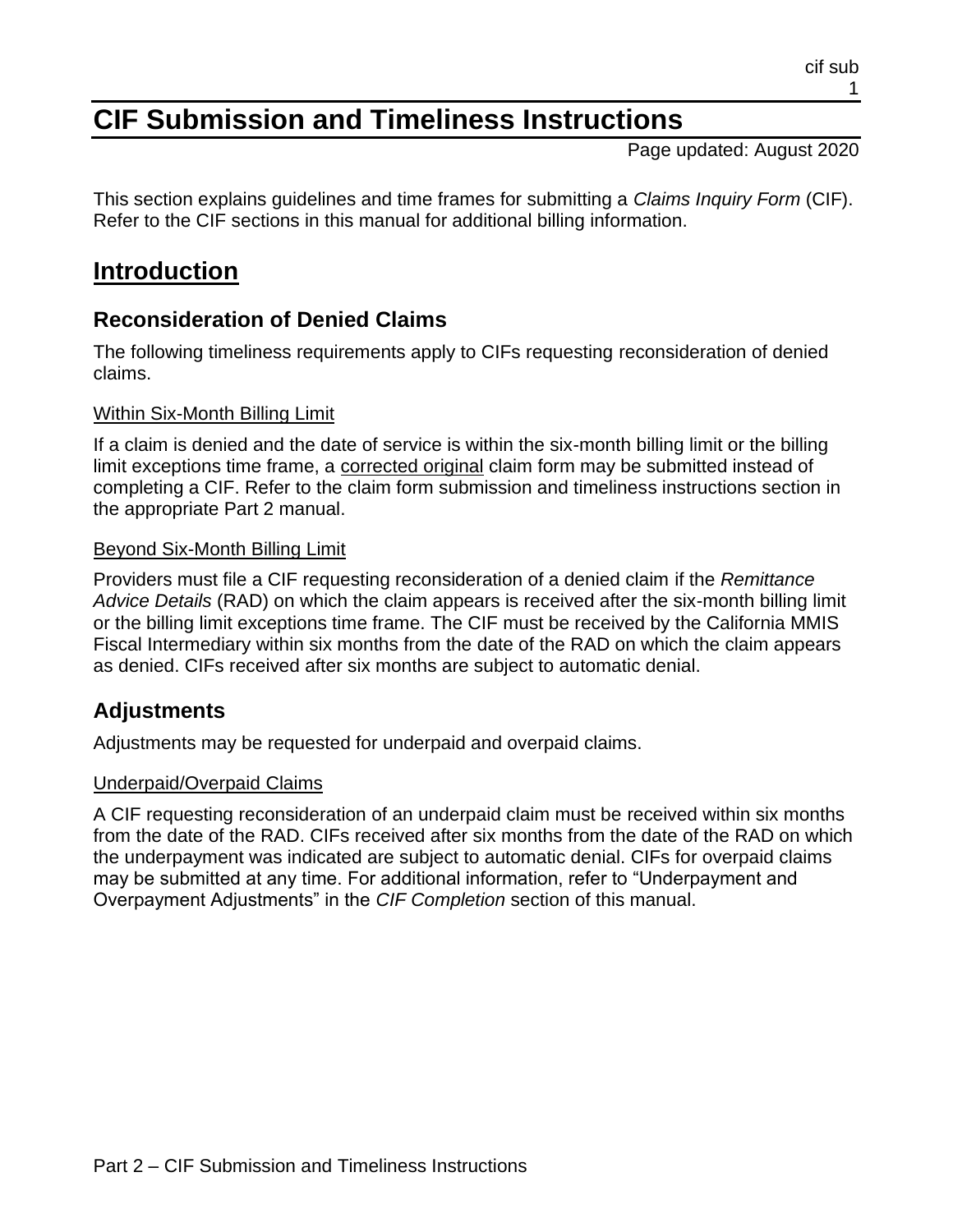### **Tracers**

Use the following guidelines when submitting a tracer:

- Do not submit a CIF to trace a claim appearing on a current RAD as "Suspends." A suspended claim is pending adjudication and will appear on a future RAD as either paid or denied.
- • Submit tracer requests separately from CIF adjustment requests and denial resubmissions.
- • Do not send any documents with a tracer.

# **FI Acknowledgement of CIF**

#### **Claims Inquiry Acknowledgement**

Within 15 days of receipt the FI will acknowledge requests for adjustments and reconsideration of denied claims with a *Claims Inquiry Acknowledgement* (see sample *Claims Inquiry Acknowledgement* on a following page in this section). The claim should appear on a RAD within 45 days after the *Claims Inquiry Acknowledgement* is received. The *Claims Inquiry Acknowledgement* serves as proof of timely submission if additional claim follow-up is needed. If the FI does not respond after the initial CIF is filed, providers should file an appeal.

#### **Claims Inquiry Response Letter**

A *Claims Inquiry Response Letter* indicating the status of the claim is sent to providers when the CIF/tracer is processed. The letter includes a 13-digit Correspondence Reference Number (CRN), which contains the Julian date the CIF/tracer was received and can be used to verify that the CIF/tracer was submitted within the six-month billing limit.

If the response letter states the claim cannot be located, resubmit the claim as an appeal. Enclose any necessary attachments, including a copy of the *Claims Inquiry Response Letter*.

Providers may receive a *Claims Inquiry Response Letter* requesting additional information. To submit a new CIF, follow the instructions on the response letter.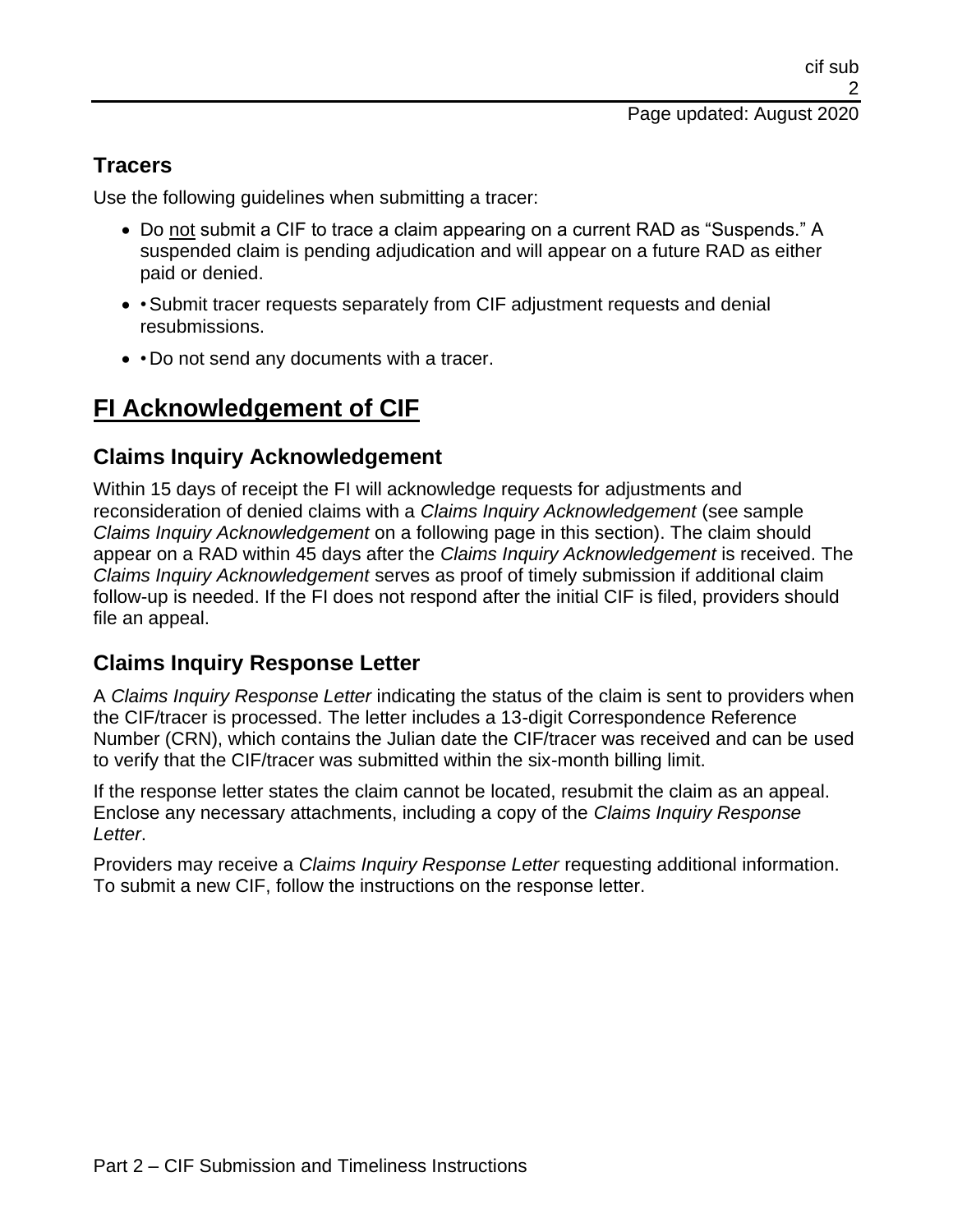# **Additional Inquiries**

## **Submitting Subsequent CIFs/Appeals**

If further action is desired after a claim inquiry appears on the RAD as paid or denied, providers may submit either another CIF or an appeal.

All subsequent CIFs must be submitted within six months from the date of the RAD. An appeal must be submitted within 90 days. Include copies of all previous documentation with any CIFs or appeals submitted to substantiate timely follow-up (such as a *Claims Inquiry Acknowledgement*, *Remittance Advice Details* (RAD) or *Claims Inquiry Response Letter*).

# **CIF Submission**

## **Documenting Timely Submission**

The FI must receive a CIF or tracer within the same six-month billing limit as the original claim if the CIF or tracer is to be used to prove timely submission when filing an appeal.

**Example:** A service is provided on October 15, and a claim is completed and submitted on October 31. If the claim does not appear on a RAD by December 15, a CIF/tracer must be received by April 30 (six months from the month of service) to serve as documentation of timely submission. However, if the date of service is within the six-month billing limit or billing limit exceptions time frame, providers may submit a new claim.

## **Original CIFs**

Only original CIFs are accepted for processing. Photocopied CIFs will be returned to providers.

## **Where to Submit CIFs**

CIFs should be addressed to the FI at the following address:

California MMIS Fiscal Intermediary

P.O. Box 15300

Sacramento, CA 95851-1300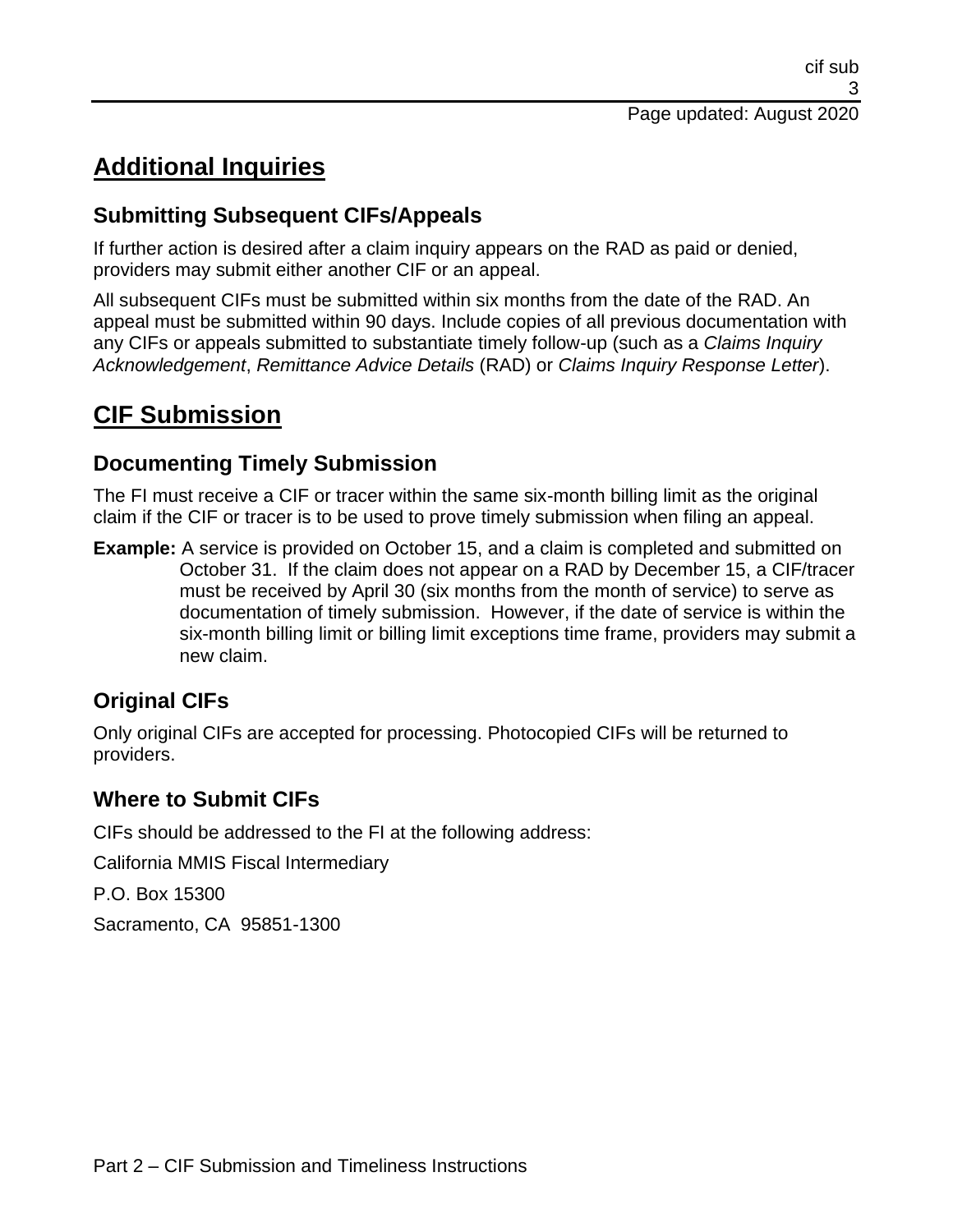Page updated: August 2020



#### **ACKNOWLEDGEMENT ENCLOSED**

PROVIDER NAME 999 W 99th ST

LOS ANGELES, CA 90007-3320

This notice acknowledges receipt to the claims inquiry referenced below. A detailed response to your inquiry will be sent to you as soon as possible. Further communication regarding this claims inquiry should include correspondence reference and document numbers.

STATUS: 1 - RECEIVED FOR CONSIDERATION OF DENIAL OR ADJUSTMENT

#### PROVIDER NAME

| C/1  |            | PATIENT'S NAME   PATIENT'S MEDI-CAL | <b>CLAIM CONTROL</b> |    | LINE DATE OF SERVICE | NDC / UPN OR   | MOD | <b>STATUS</b> |
|------|------------|-------------------------------------|----------------------|----|----------------------|----------------|-----|---------------|
| LINE | OR MEDICAL | I.D. NUMBER                         | <b>NUMBER</b>        |    |                      | PROCEDURE CODE |     |               |
|      | RECORD#    |                                     |                      |    |                      |                |     |               |
|      |            |                                     |                      |    |                      |                |     |               |
| 01   | XXXXXXXXXX | XXXXXXXXXXXXXX                      | 99999999999          | XX | <b>XXXXXXX</b>       | XXXXXXXXXXXXX  |     |               |
|      |            |                                     |                      |    |                      |                |     |               |
| 02   |            |                                     |                      |    |                      |                |     |               |
|      |            |                                     |                      |    |                      |                |     |               |
| 03   |            |                                     |                      |    |                      |                |     |               |
|      |            |                                     |                      |    |                      |                |     |               |
| 04   |            |                                     |                      |    |                      |                |     |               |
|      |            |                                     |                      |    |                      |                |     |               |

| CORRESPONDENCE<br>REF # | DOCUMENT NUMBER | PROVIDER NUMBER | DATE          |
|-------------------------|-----------------|-----------------|---------------|
| XXXXXXXXXXX             | <b>XXXXXXXX</b> | XXXXXXXXXX      | <b>XXXXXX</b> |

#### **Figure 1:** Sample Claims Inquiry Acknowledgement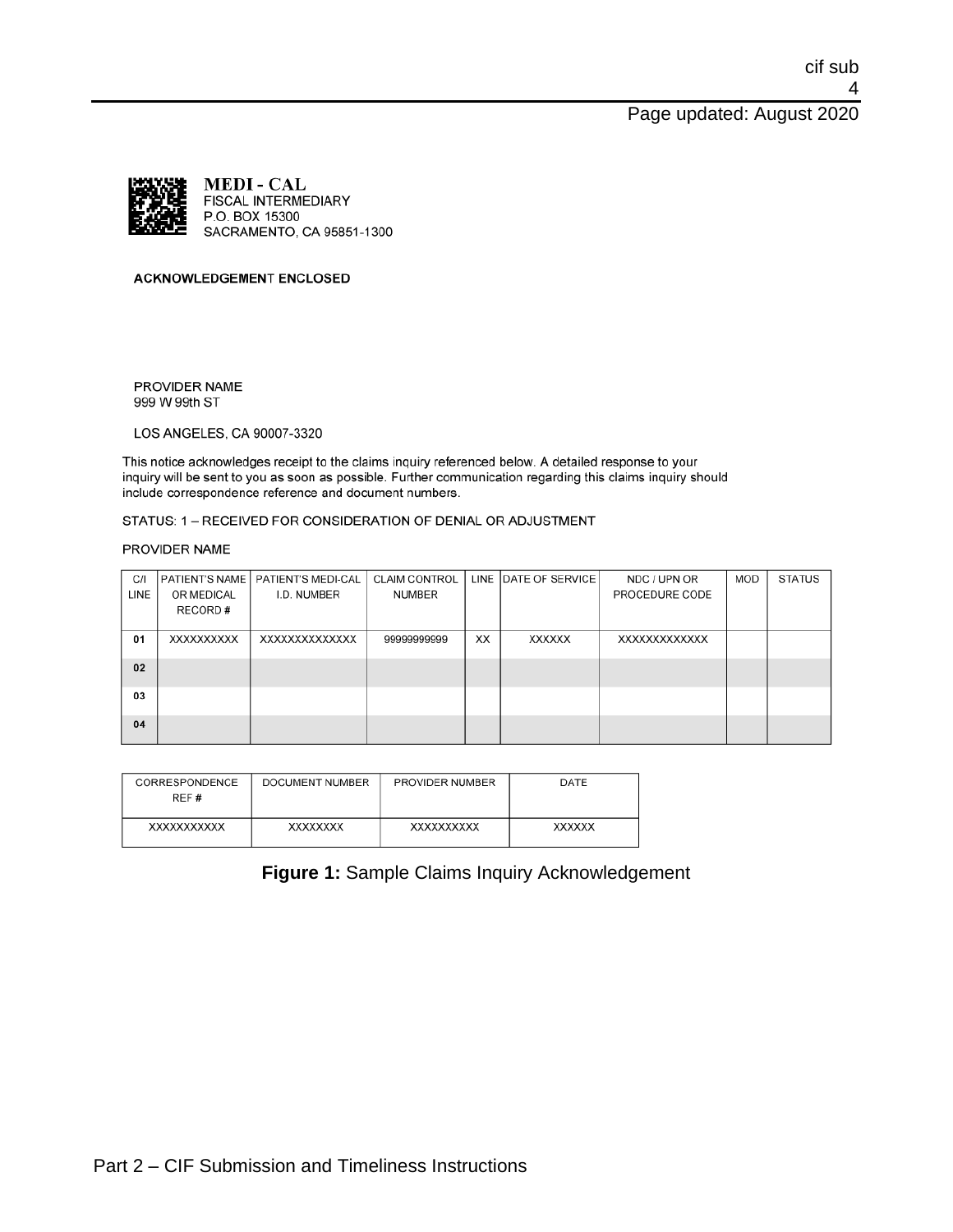#### **Status Numbers and Messages**

One *Claims Inquiry Acknowledgement* is sent to providers for each CIF submitted. The upper table of the acknowledgement reflects all of the line information entered by a provider on the original CIF. This table's last column of each line displays a status number that translates into the following messages:

| <b>Status</b> | <b>Message</b>                                                        |  |
|---------------|-----------------------------------------------------------------------|--|
| 01            | Accepted for resubmission of denied claim or underpayment/overpayment |  |
| 02            | Accepted. Tracer status letter will be generated.                     |  |
| 03            | Rejected. Only one CCN per crossover CIF allowed.                     |  |
| 04            | Rejected. Only one CCN per inpatient CIF allowed.                     |  |
| 05            | Rejected. Crossovers must be on a separate CIF.                       |  |
| 06            | Rejected. CMPND CIFs must be only CIF and line 01.                    |  |

### **Status Inquiries**

Providers may inquire about the status of a CIF by calling the Telephone Service Center (TSC) at 1-800-541-5555 and referencing the document number or Correspondence Reference Number (CRN) found at the bottom left portion of the *Claims Inquiry Acknowledgement*. The document number matches the document number at the upper right-hand corner of the CIF. Any written correspondence regarding claim lines referenced on a CIF acknowledgement should include copies of the *Claims Inquiry Acknowledgement* (or reference to the CRN and document numbers), CIF and all other pertinent documents.